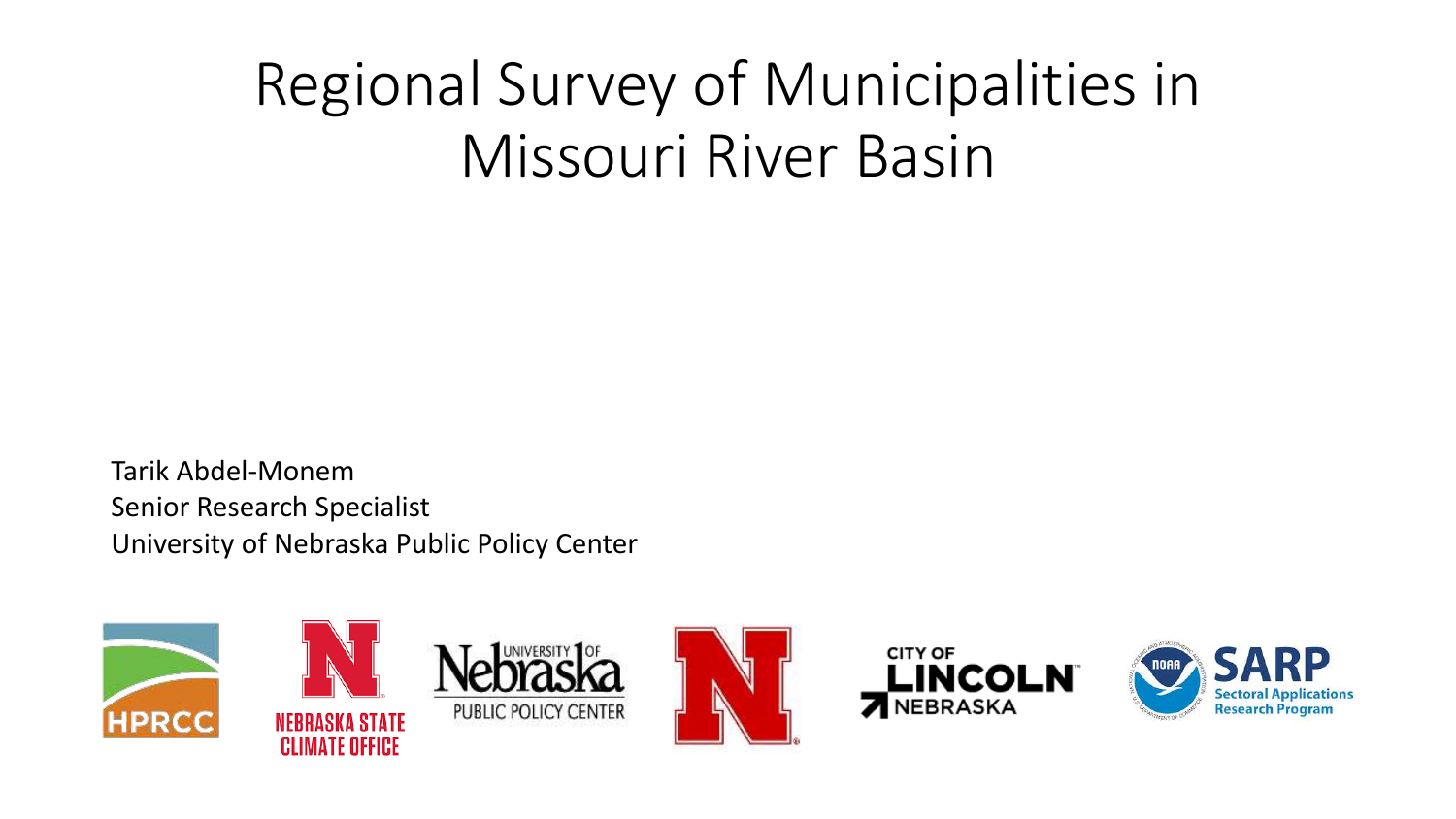# Survey

- Survey Population: Every municipality of 5,000 people or more according to the 2015 Census estimate in IA, KS, MO, NE. Response Rate: 39% (117/304)
- ◆ Majority (100 municipalities) were micropolitans with populations of 5,000 to 50,000.

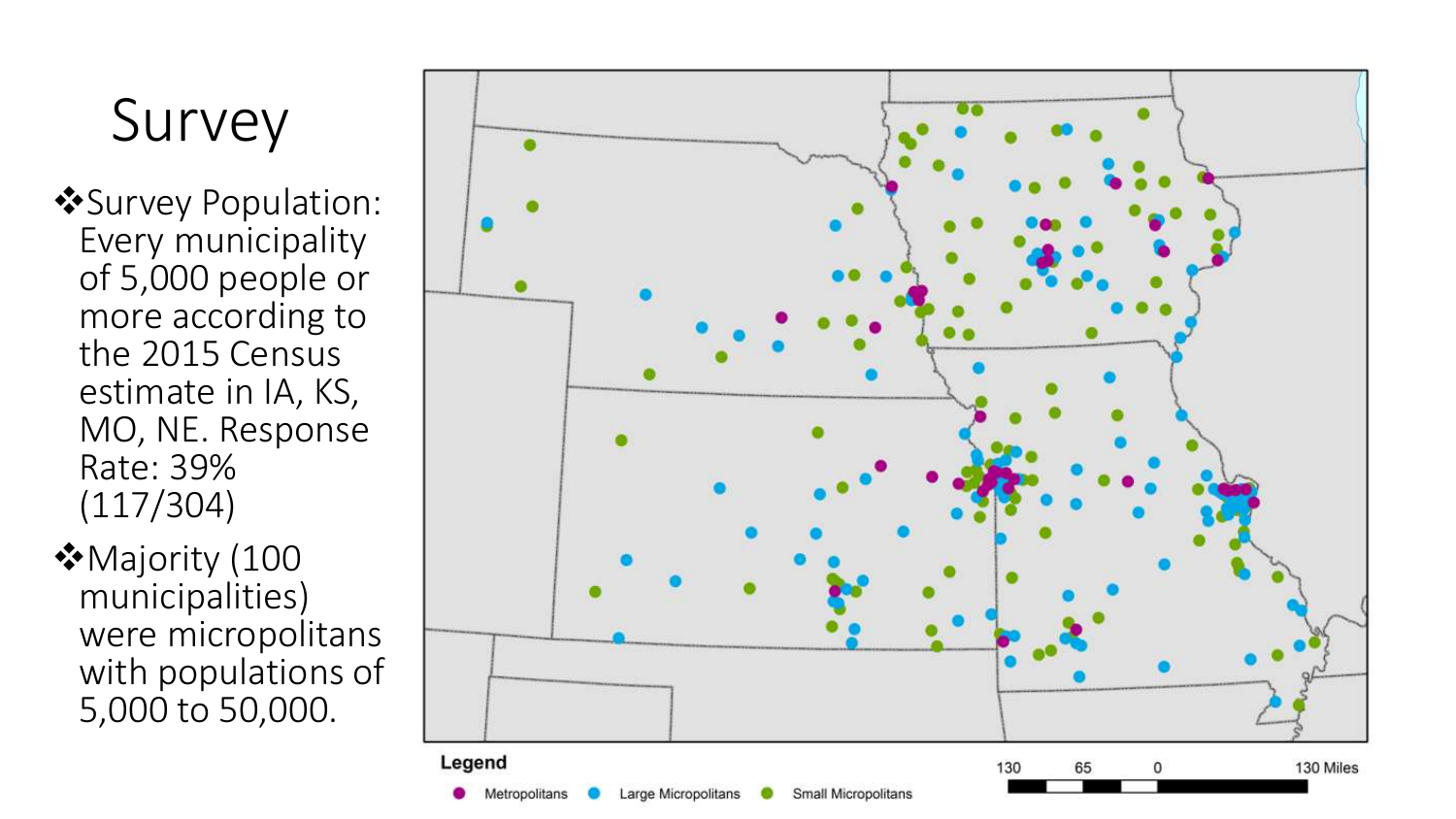## Current use of climate data

• Question: "To the best of your knowledge, on a scale of 1-5 with 1 being 'not at all' and 5 being 'a great deal', to what extent does your municipality currently use climate data in planning efforts?"

| • Response Option      | <b>Result in Percentage</b> |
|------------------------|-----------------------------|
| $\cdot$ 1 (not at all) | 29%                         |
| $\bullet$ )            | 31%                         |
| $\bullet$ 3            | 23%                         |
| $\bullet$ 4            | 16%                         |
| • 5 (a great deal)     | 2%                          |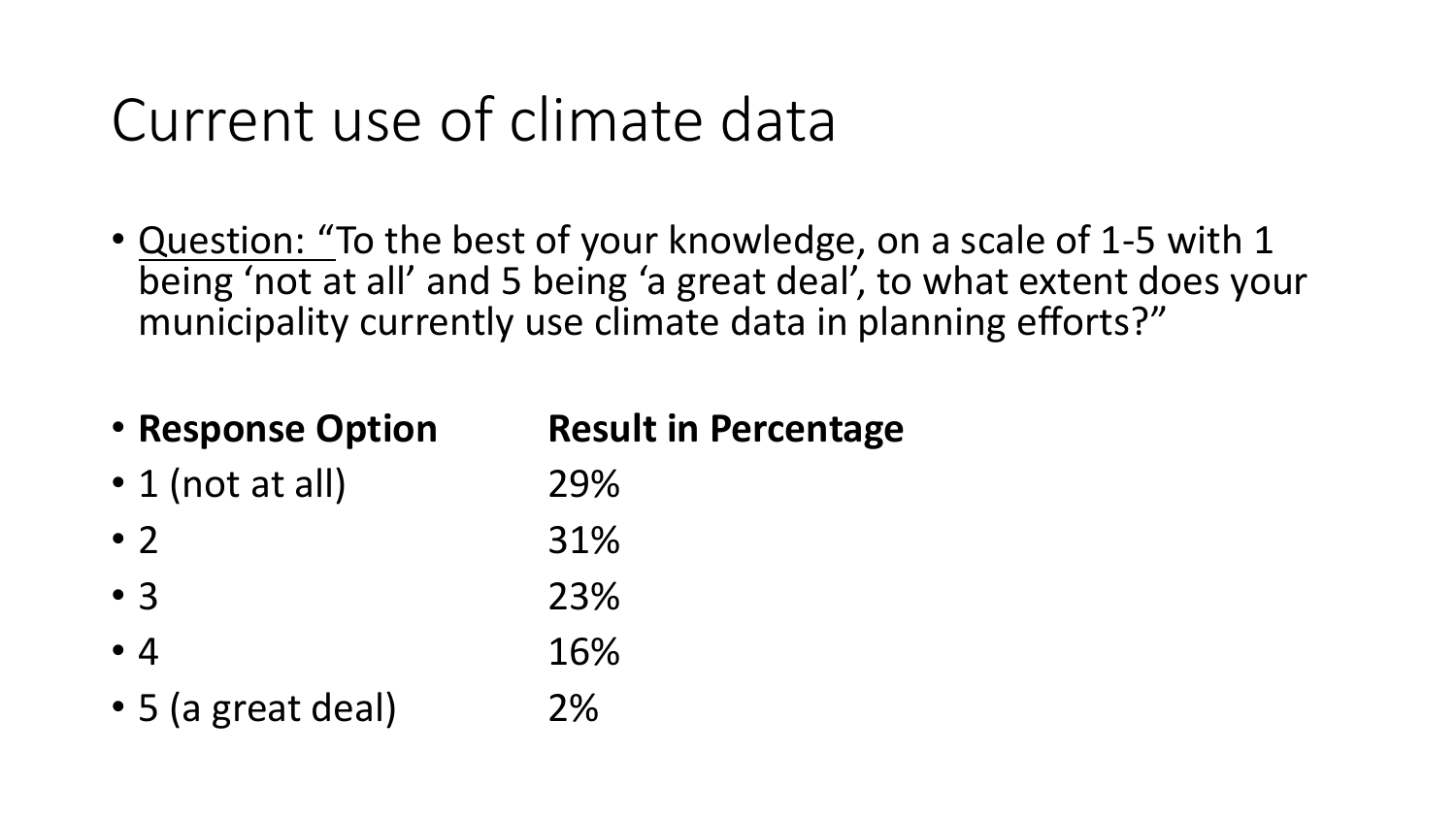### Who is using climate data?

• Question: "To the best of your knowledge, on a scale of 1-5 with 1 being 'not at all active' and 5 being 'extremely active,' to what extent are the following departments or entities in your municipality active in using climate data for planning purposes?"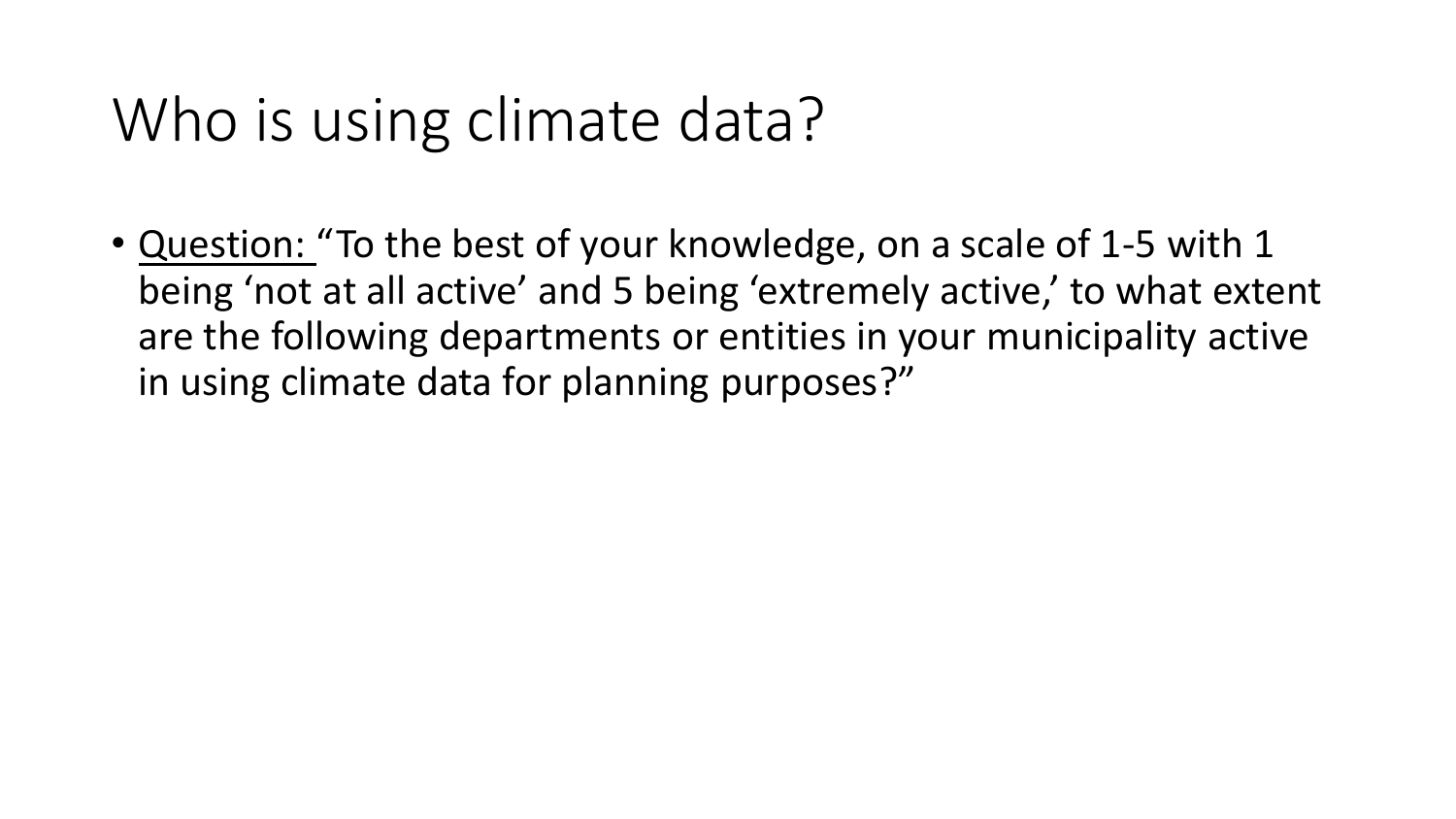## Who is using climate data?

(Average value on 1-5 scale with 1 being 'not at all active' and 5 being 'extremely active')

| Public works /<br><b>Utilities</b> | 3.2  | Environmental<br>Conservation   | 2.32  |
|------------------------------------|------|---------------------------------|-------|
| Parks and<br>recreation            | 2.7  | Agriculture                     | 2.0   |
| Transportation                     | 2.5  | Economic<br>development         | 1.914 |
| City manager<br>(or equivalent)    | 2.5  | Health                          | 1.913 |
| <b>Building safety</b>             | 2.34 | Mayor                           | 1.6   |
| Planning / Land<br>use             | 2.33 | City council (or<br>equivalent) | 1.5   |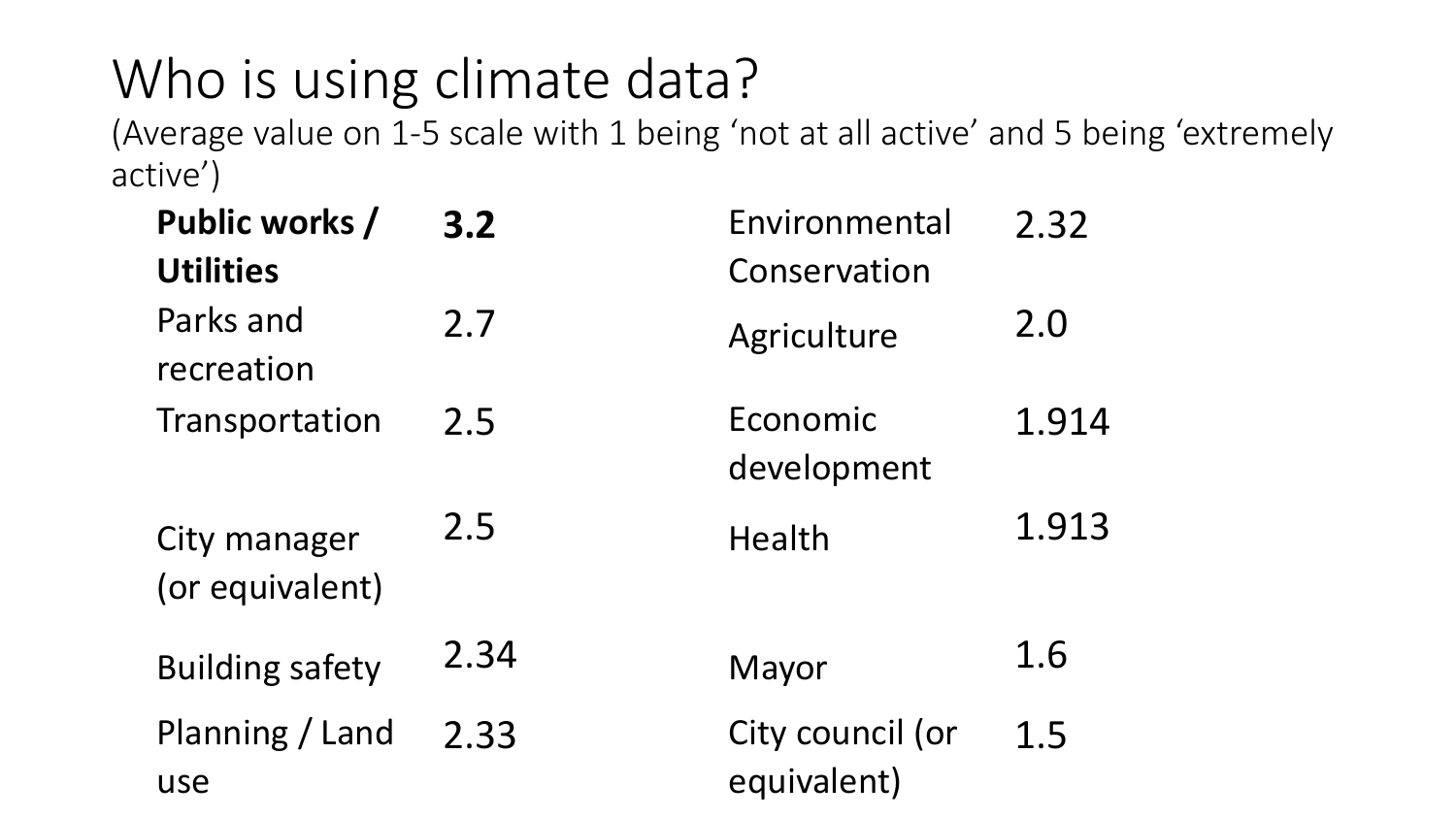# Why aren't you using climate data?

• Question: What is the single biggest reason why your municipality does not integrate climate data further into planning efforts?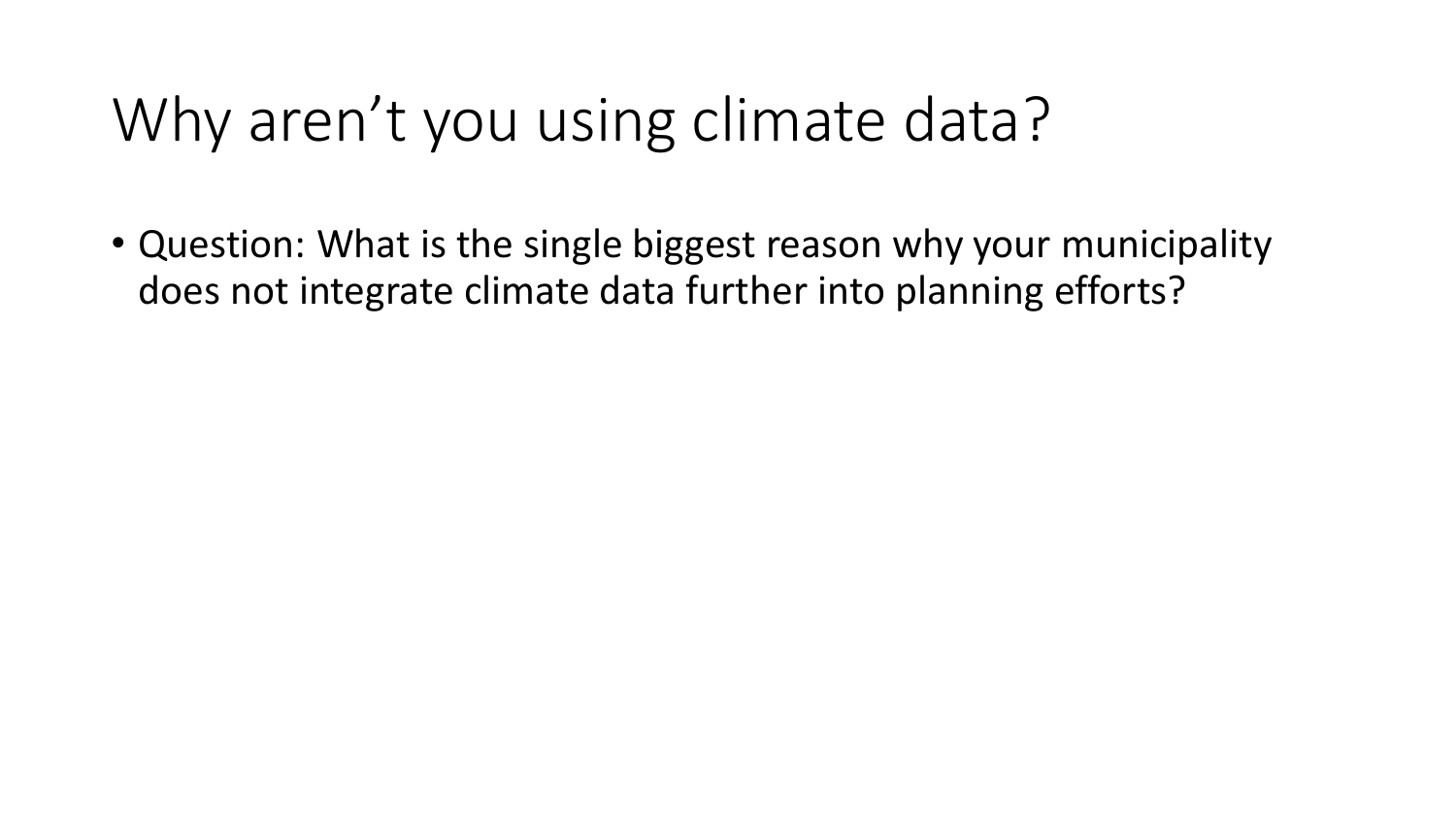# Why aren't you using climate data?

| • Response Option                                                      | <b>Result</b> |
|------------------------------------------------------------------------|---------------|
| • Lack of awareness about the value of doing so                        | 32%           |
| • Lack of known best practices to integrate climate data into planning | 27%           |
| • Lack of technical expertise among staff                              | 11%           |
| • Lack of funding                                                      | 10%           |
| • Lack of support or interest from a legislative body                  | 5%            |
| • Lack of support or interest from municipal departments               | 2%            |
| • Lack of federal or/and state mandates                                | 1%            |
| • Lack of knowledge about where to find climate data for our area      | 1%            |
| • Other                                                                | 11%           |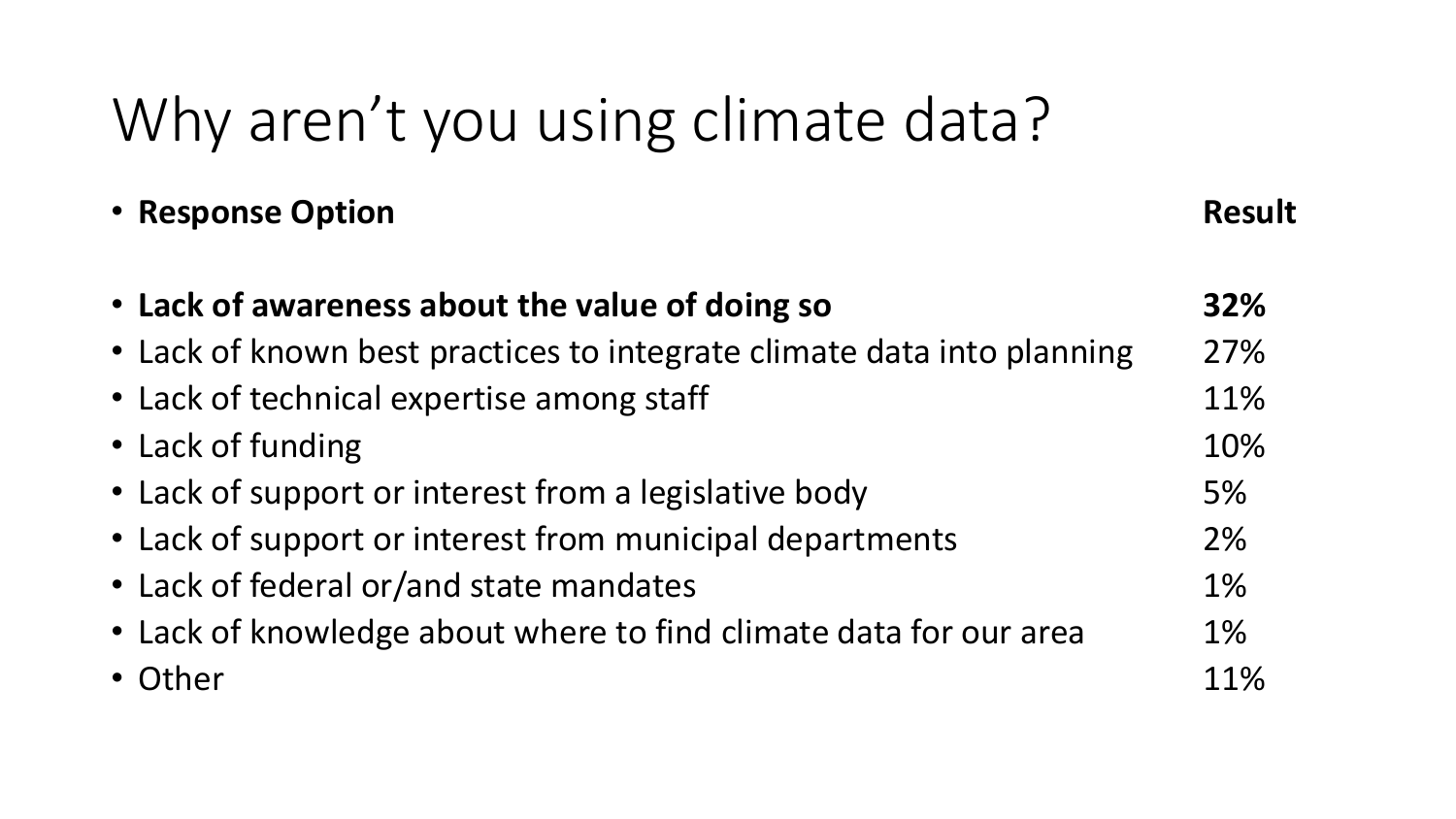## Best approach for issue framing?

• Question: "Issue framing is the process of presenting an issue or problem in a way to gain support or understanding around some key point. In your municipality, what do you think is the most effective way to frame the issue to generate support for municipal climate mitigation and adaptation planning?"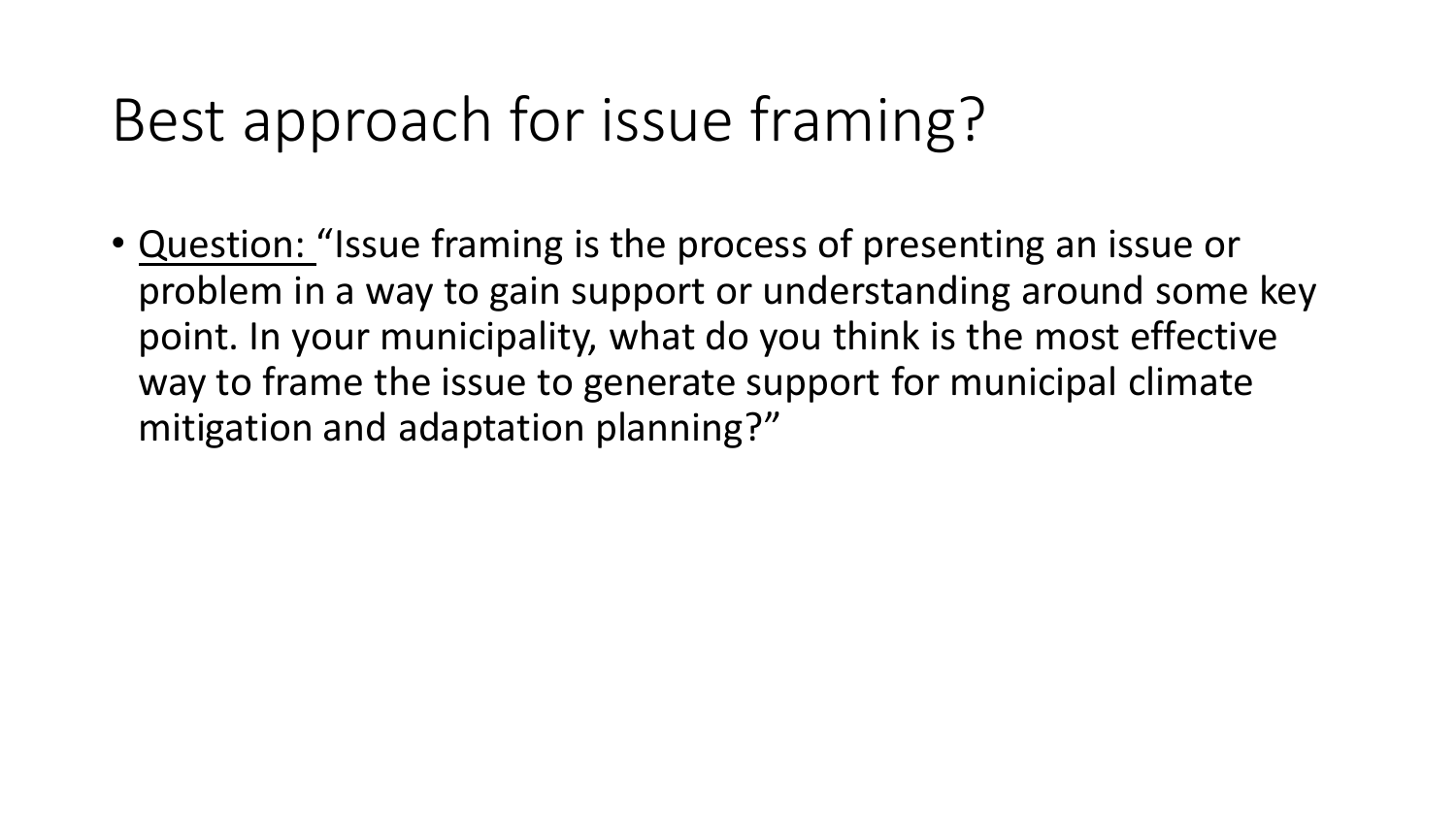### Best approach for issue framing?

| <b>Response Option</b>                   | <b>Result</b><br>40% |
|------------------------------------------|----------------------|
| Disaster or extreme weather preparedness |                      |
| Costs-benefits analysis                  | 34%                  |
| <b>Quality of life</b>                   | 13%                  |
| Economic development                     | 5%                   |
| Community health                         | 1%                   |
| Other                                    | 6%                   |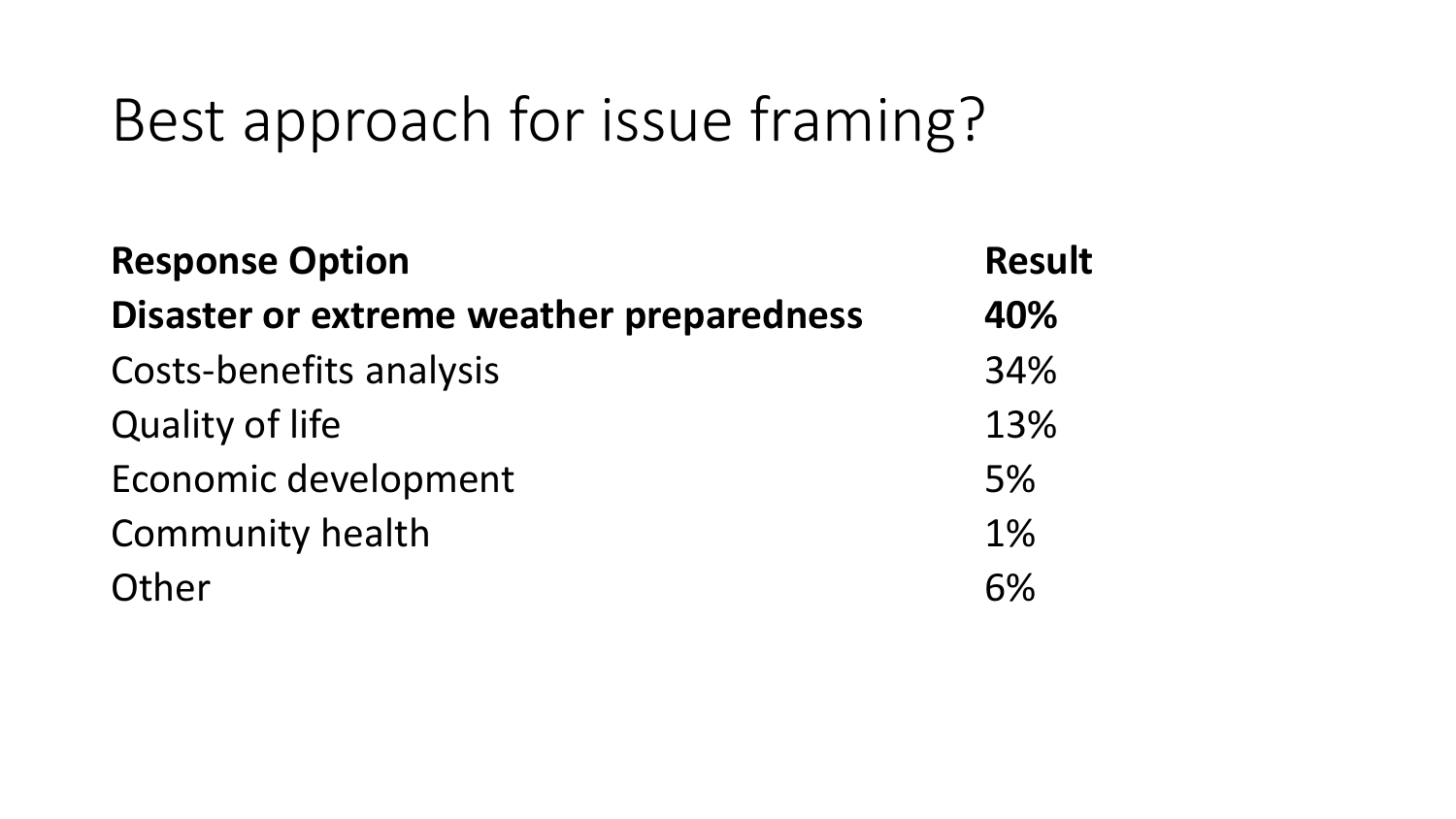

December 2018. Base: 1,114 Americans.



**GEORGE MASON UNIVERSITY CENTER for CLIMATE CHANGE** COMMUNICATION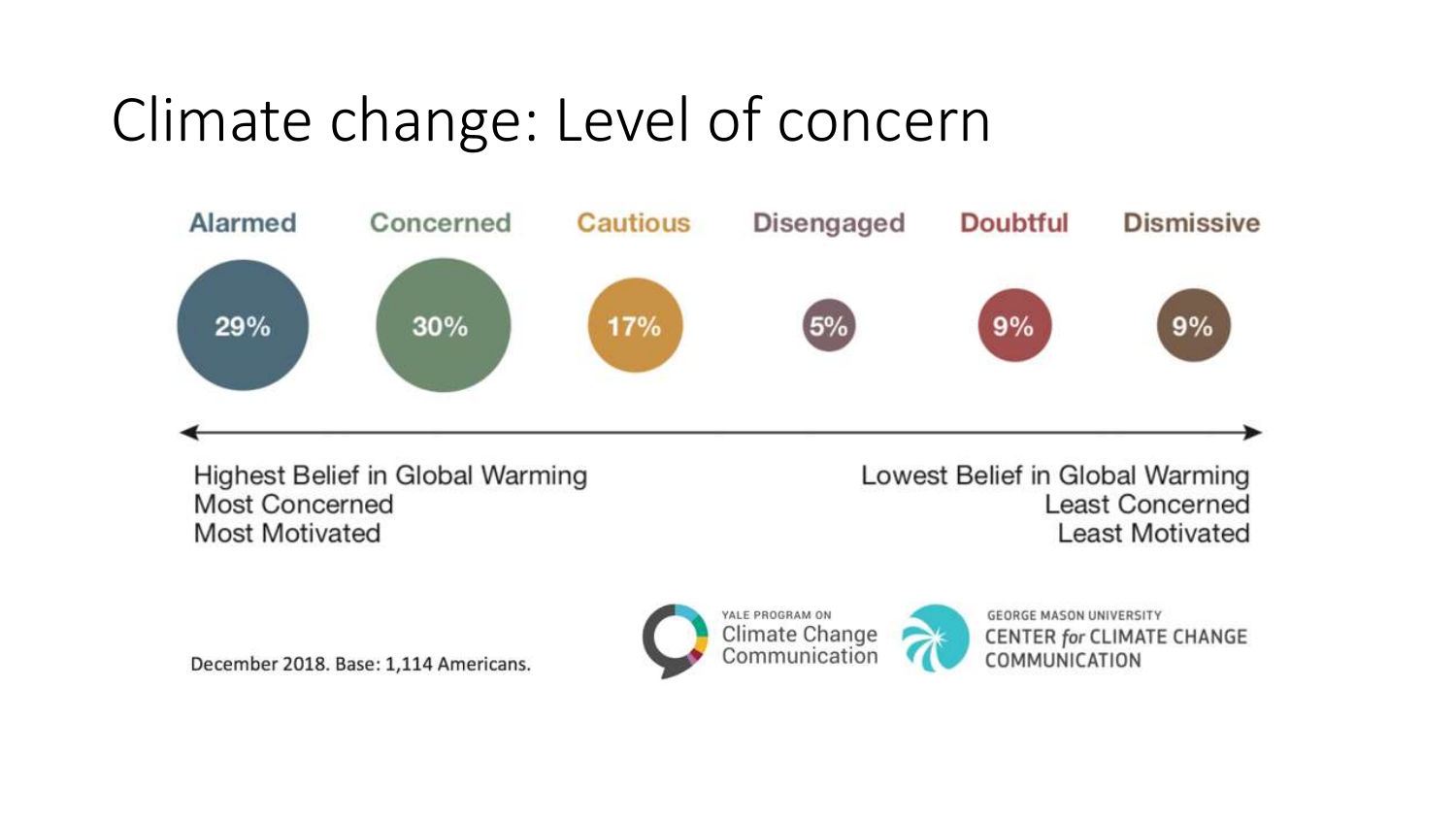#### Climate change: Level of concern (National – "6 Americas (2018)"

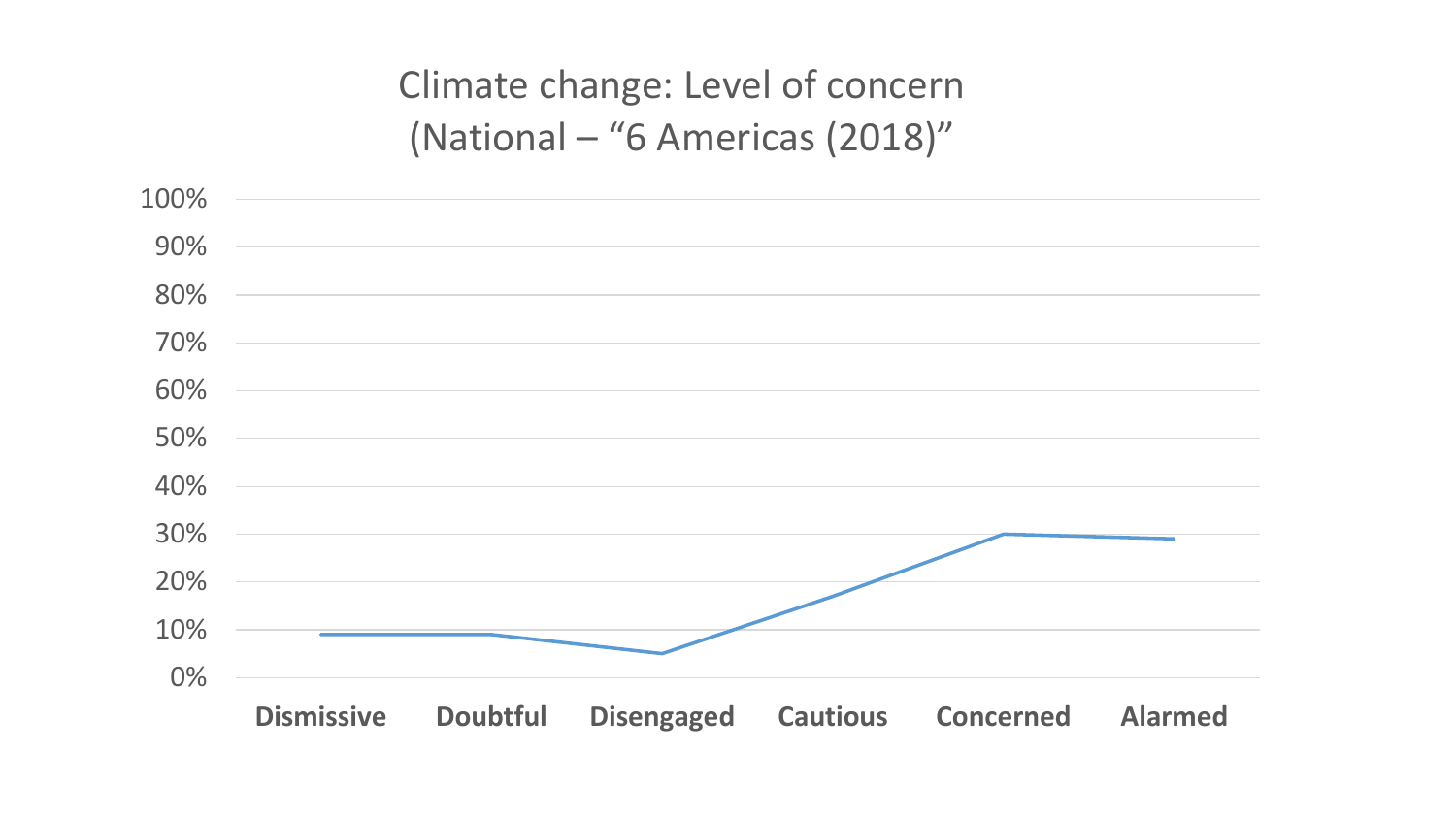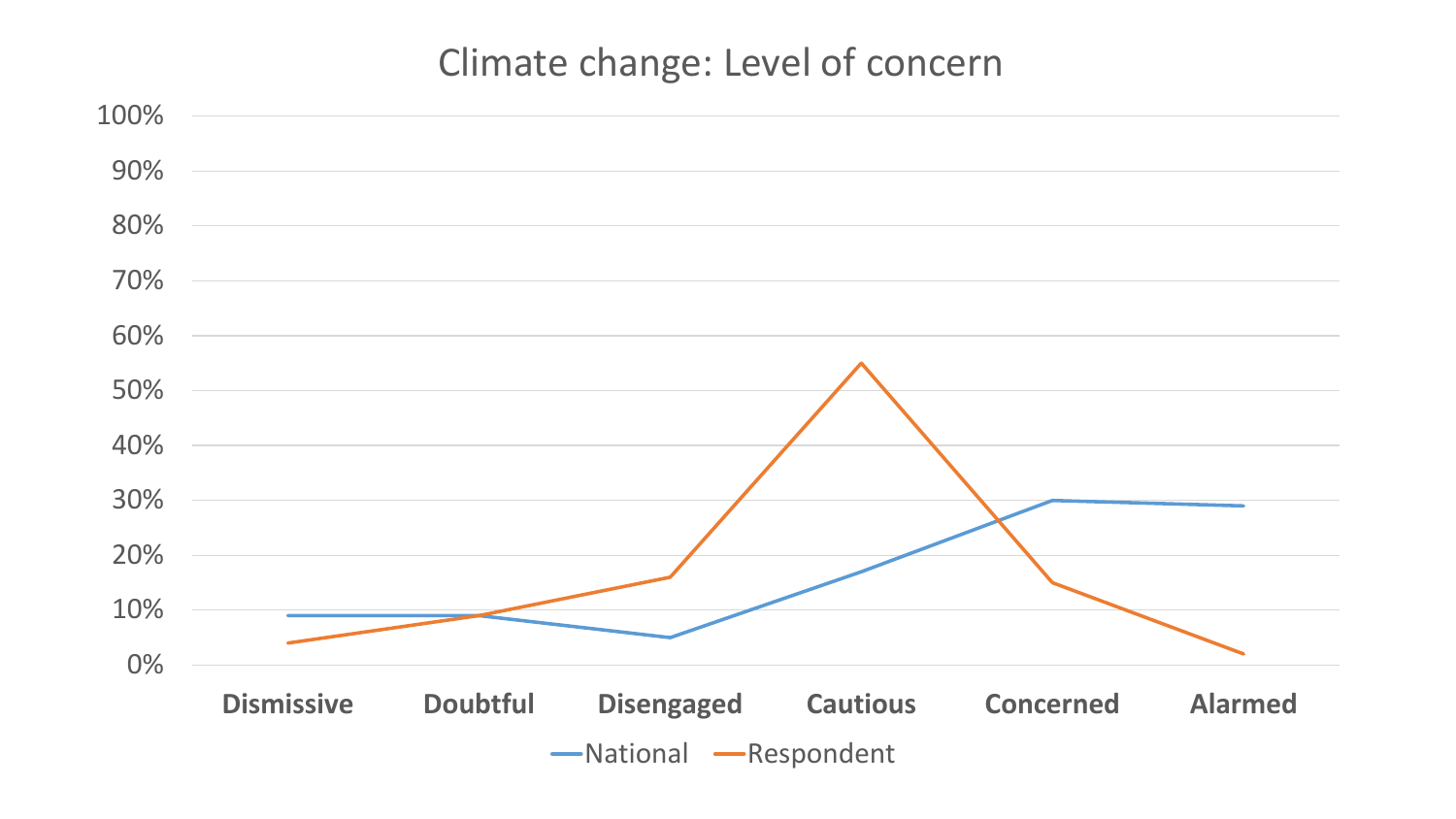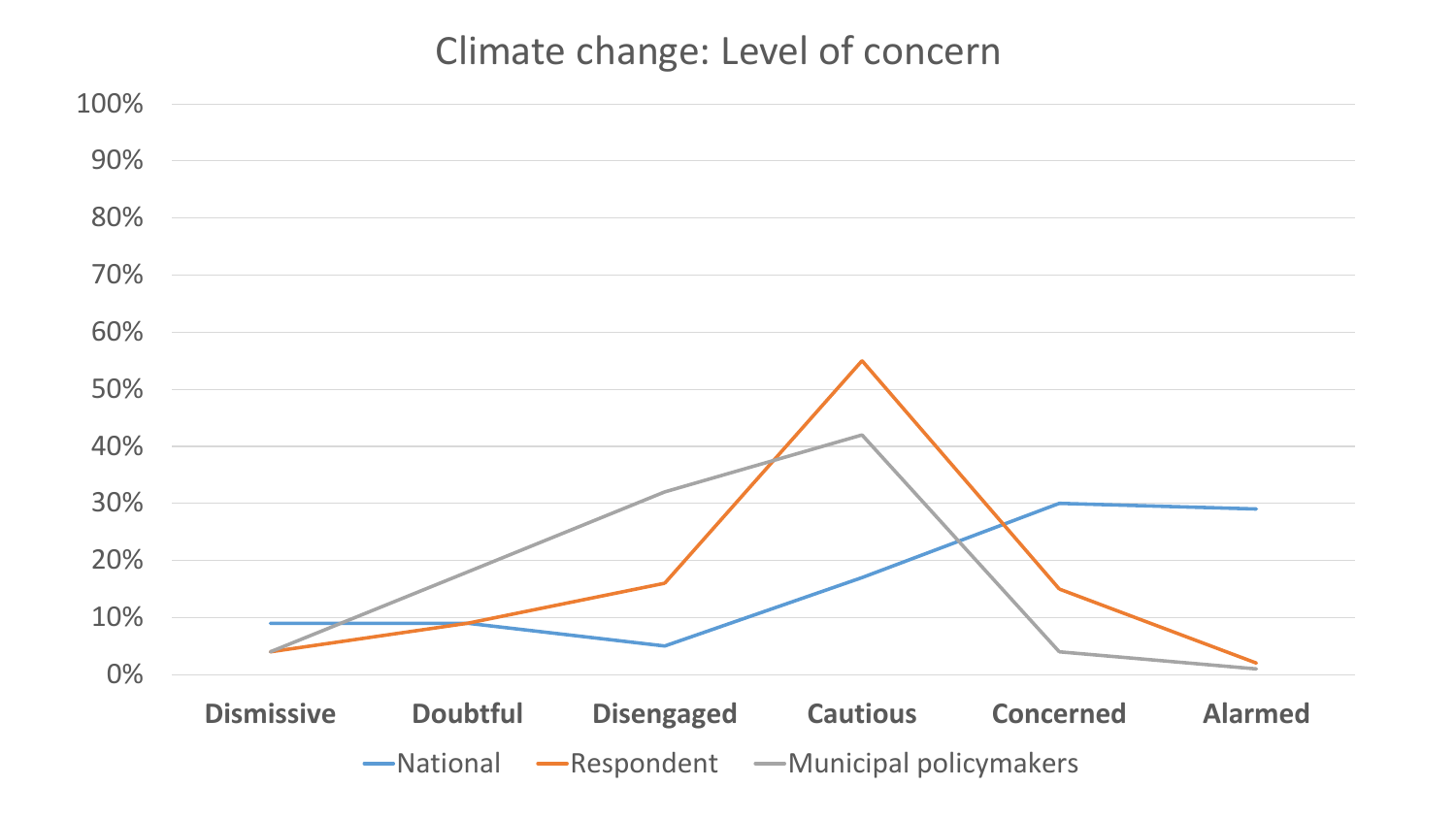